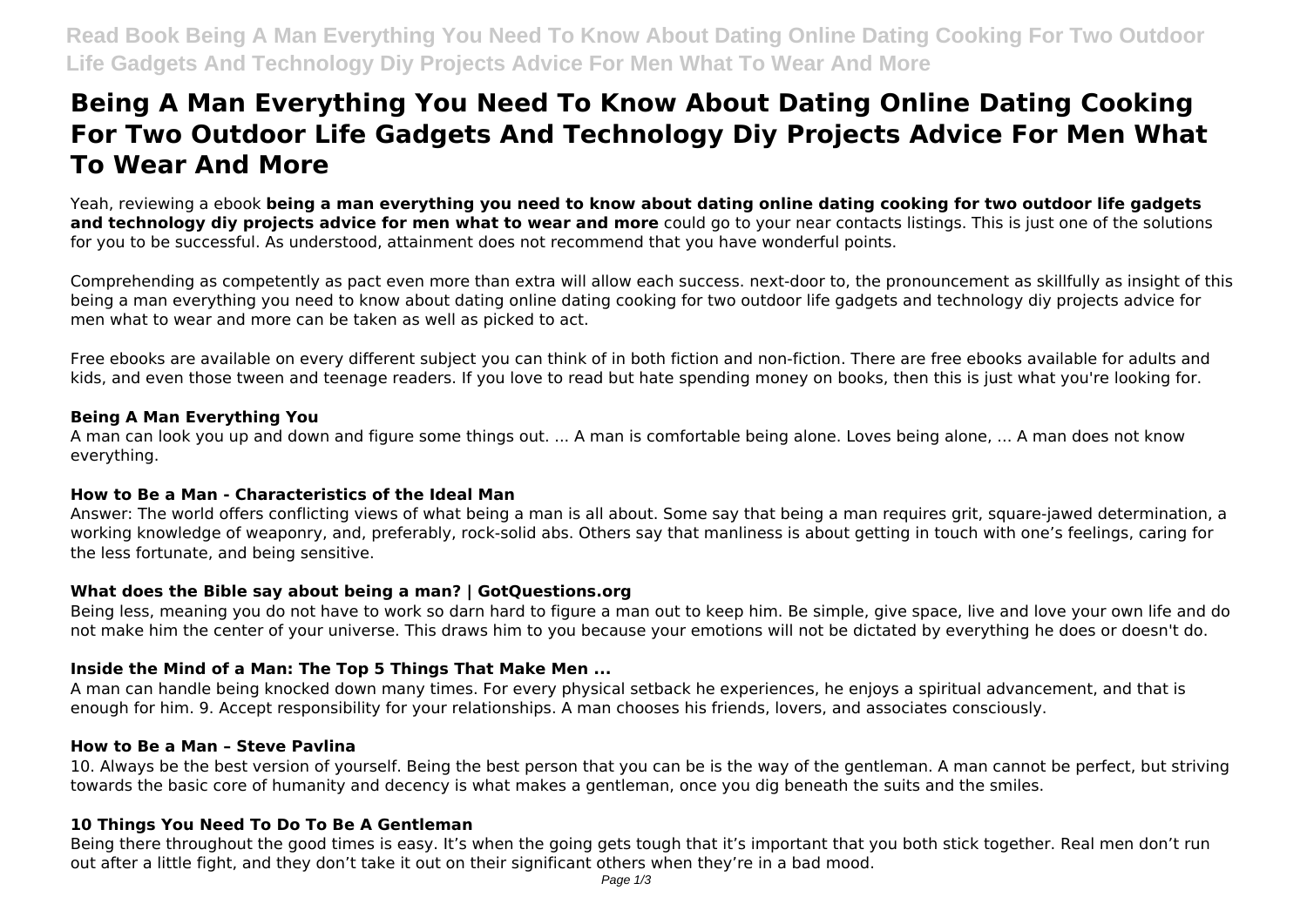**Read Book Being A Man Everything You Need To Know About Dating Online Dating Cooking For Two Outdoor Life Gadgets And Technology Diy Projects Advice For Men What To Wear And More**

# **8 Signs of a Man Who Will Never Ever Stop Loving You**

As long as you are being authentic, being respectful and making her feel attracted to you, everything will work out just fine. The Easy Way to Get Her to Love You Again Getting her to love you, respect you, touch you and want you the way she did in the beginning, isn't difficult at all.

## **Should a Man Pay for Everything? | The Modern Man**

Tell him you just don't wanna jump into anything to fast and you just wanna do it right, n if he's as into you as you say then this idea I give you will go off without a problem n ultimately make a stronger relationship for you…me r allow yourself to get swept up into new exciting relationships, u say u known each other for a month online n are taking bout kissing holding and being the ...

#### **18 Signs a Man Wants to Be With You (And He Wants a ...**

You might think you want a highly affectionate man until you start dating a highly affectionate man. At the end of the day, you want a man who is affectionate and sensitive, but also has an edge. Right? Well, he might not necessarily tell you every single day that he deeply loves you, but he'll do little things that show you that he cares.

#### **5 Things A Man Will Do If He Truly Loves You | HuffPost Life**

Here are 5 signs of manipulation to look out for in your relationship: 1. He makes you feel guilty — for everything. Manipulation always starts with guilt.

#### **If Your Man Does These 5 Things, You're Being Manipulated**

Part of being a man is to be informed so you are prepared ... To be your own man, you will ... hair styles, music, your thoughts about pretty much everything will change. What you think is really ...

#### **Kareem Abdul Jabar: How to Become a Man - Advice from Kareem**

Men especially like being able to laugh and while they can laugh and joke around with their friends, they probably want to be able to laugh with you too. That is not to say that you have to like everything that your guy finds funny with his friends.

#### **What Men Want In A Relationship: 13 Things All Men Need**

If you can trust yourself when all men doubt you, ... If you can wait and not be tired by waiting, Or being lied about, don't deal in lies, Or being hated, don't give way to hating, And yet don't look too good, nor talk too ... Yours is the Earth and everything that's in it, ...

#### **If— by Rudyard Kipling | Poetry Foundation**

The man was the Apostle Paul—a man who had learned the meaning of true thanksgiving, even in the midst of great adversity. Earlier, when he had been imprisoned in Rome, Paul wrote, "Sing and make music in your heart to the Lord, always giving thanks to God the Father for everything, in the name of our Lord Jesus Christ" (Ephesians 5:19-20, NIV).

#### **Billy Graham: How to Be Thankful in All Things**

1 Corinthians 9:19: "For though I am free from all men, I have made myself a servant to all, that I might win the more; 20 and to the Jews I became as a Jew, that I might win Jews; to those who are under the law, as under the law, that I might win those who are under the law; 21 to those who are without law, as without law (not being without law toward God, but under law toward Christ), that ...